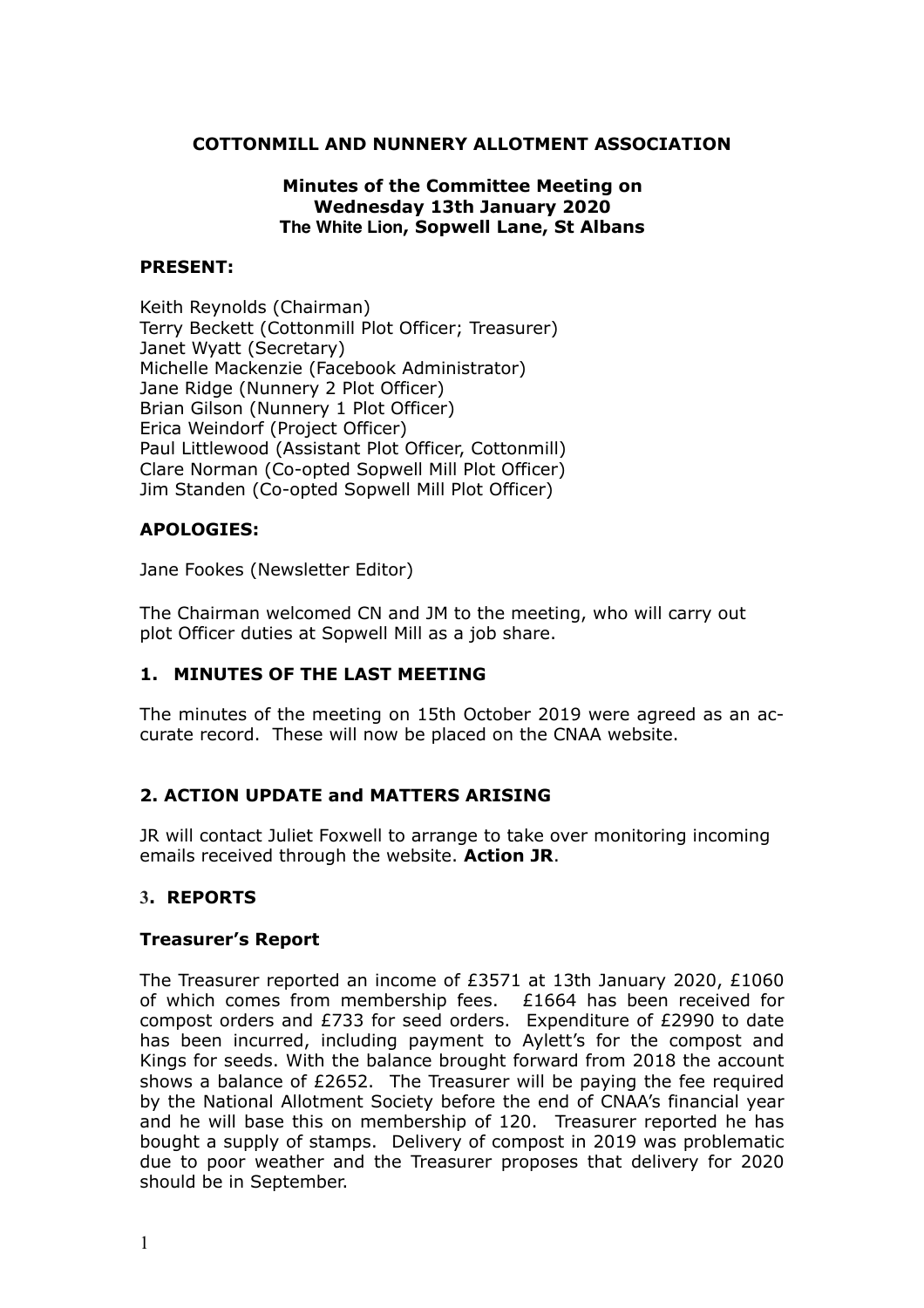#### **Membership**

At the time of the meeting the membership was 118 including one life member. Cottonmill has 72 members, Nunnery 1 has 13, Nunnery 2 has 22 and Sopwell has 11 members.

#### **Site reports**

#### **Cottonmill**

There are seven vacancies and fifteen on the waiting list.

The Council is doing some renovation on some vacant plots that are very overgrown and these will then be released to possible new plot holders.

#### **Nunnery 1**

There are no vacancies and nine on the waiting list.

#### **Nunnery 2**

There are no vacancies and eight on the waiting list.

#### **Sopwell**

There are four vacancies and six on the waiting list.

Plot 1 is not deemed to be useable as a plot and will be turned over to a communal orchard.

A small team of plot holders are investigating the feasibility of having an Apiary on the Sopwell site. They are being assisted by a plot holder who is an Apiarist and have been given the go ahead by the Council. However, as not all the bee keepers will be allotment holders, there are still issues to be worked through and CN/JS will update the Committee at its next meeting. **Action CN/JS**

#### **4. COMMUNICATIONS.**

- JF has confirmed that there will be a Newsletter at the end of January . She has been helped by Lisa McGinty who has shown an interest in standing for the position at the AGM. Ben, whose family have a plot on Cottonmill, has been contributing to this issue from a young person's perspective.
- Facebook has 192 followers and MM said that one item had been about a cat trapped in a greenhouse and she asked that we are vigilant to make sure our sheds and greenhouses do not trap an animal.

#### **5. CONSTITUTION AMENDMENT**

JW agreed to start an email chain with Committee members to work out some amended wording to be presented at he AGM. **Action JW.**

#### **6. OPEN DAY 2020**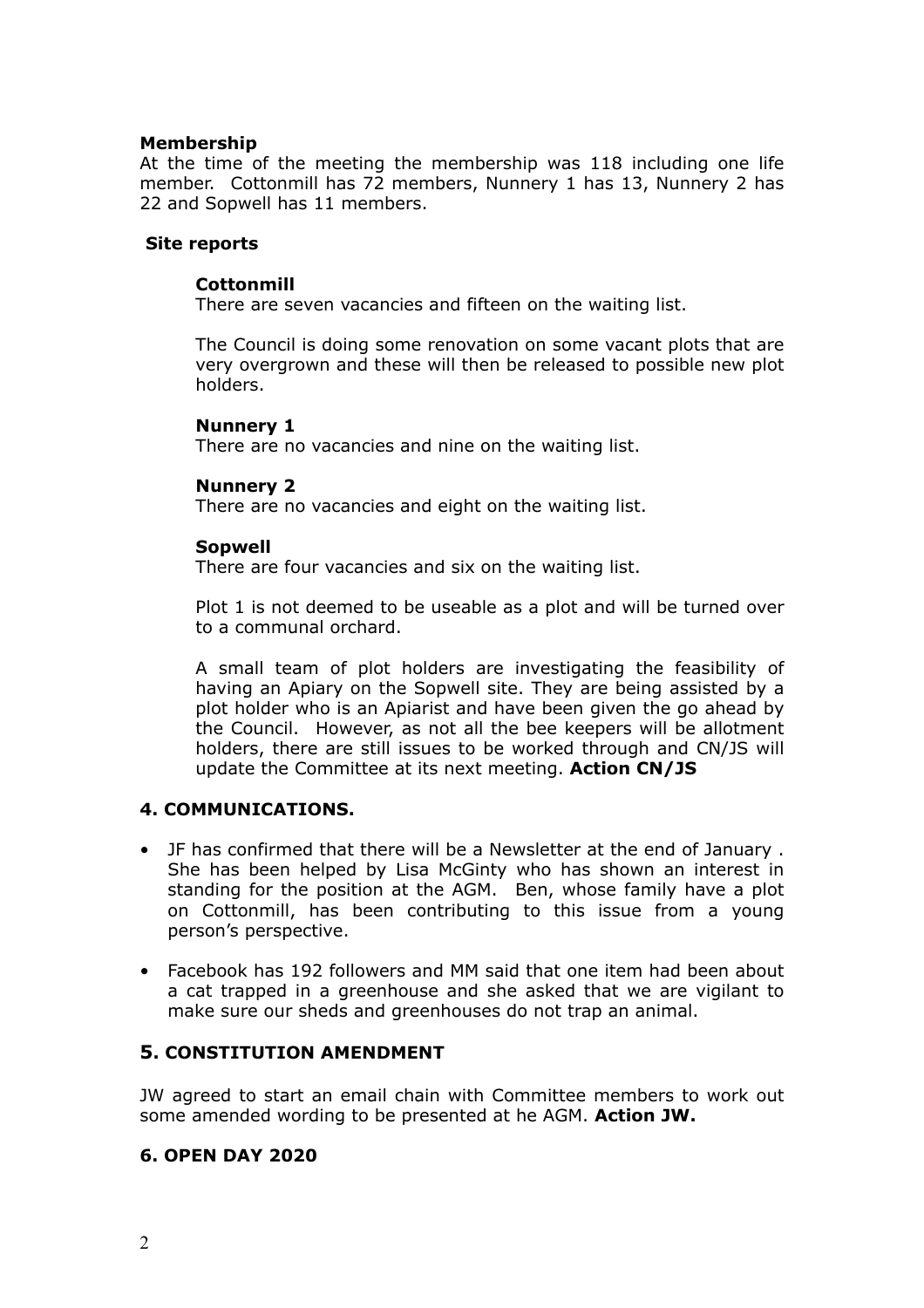BG asked if there were plans to open allotments to the public in 2020. Previously this has been as part of the Sustainable St Albans initiative. As this gives a good platform for promotion MM agreed to find out if CNAA could be included this year (23 May - 7 June). **Action MM.**

# **7. AGM**

The following positions will be vacant and nominations invited for the AGM on 19th April.

Treasurer - TB willing to stand again. Cottonmill Plot Officer Newsletter Editor Sopwell Mill Plot Officer

BG has suggested he approaches a plot holder on Nunnery who has recorded the first year of allotment work in photographs and he may be willing to give a short talk. It was agreed this would be a nice addition to the AGM. **Action BG**

# **8. VER PROJECT UPDATE**

- CNAA's current understanding is that proposals for Reach 4, which is in phase 2 of the Project, have been shelved to enable full concentration on Reaches 1 and 2 (including the Lake). We are currently seeking updates on the timescale on both phases.
- We are looking for a commitment to less draconian ways to improve the River in Reach 4 which will be less disruptive to wildlife, allotmenting and represent a significantly lower cost.
- We are asking what short-term plans are being drawn up to improve the current state of the River in Reach 4.

# **DATE AND PLACE OF NEXT MEETING**

30th March at the White Lion.